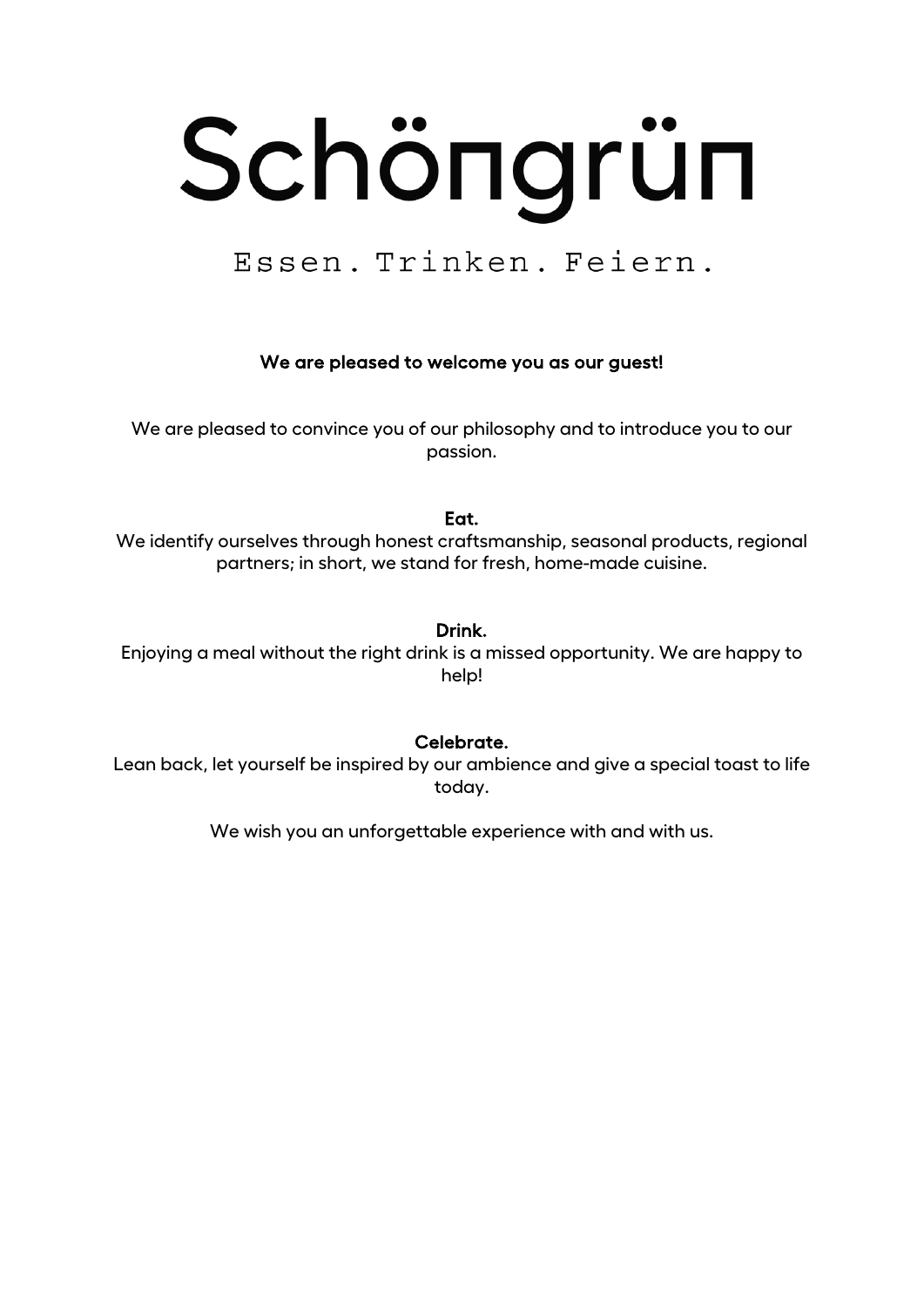We know our suppliers personally and maintain a relationship based on partnership:

#### Etter & Berno in Kerzers: etter-berno.ch

Vegetables and fruit from all over the world and Switzerland.

#### Gmüesgarte Bern: gmüesgarte.ch

Foodsave vegetables from Switzerland and some from abroad. Instead of being turned into biogas, it's being brought to us.

#### Espro Sprossen Uetendorf: espro-sprossen.ch

Mushrooms, herbs, microherbs, sprouts. A family-run business, which grows and manufactures great products in ecologic and wide variety.

#### Spahni Zollikofen: metzgerei-spahni.ch

Local meat and specialties.

#### Schröder Comestibles, Thun-Allmendingen: comestibles-schroeder.ch

Fish, Poultry, Tofu and regional specialities

#### Rufener Kehrsatz

Be it milk, cream, or other dairy products, Rufi delivers!

#### Fromage Mauerhofer Burgdorf: fromagemauerhofer.ch

Cheese for our cheese boards and other specialties. Every cheese has its own history. They also make sure that the milk used to manufacture the cheese originates from one stable only.

#### Bäckerei Reinhard, Bolligen: reinhard.swiss

Bread Solothurn style, ciroletta fair and dark and ecclusively for us: the focaccia.

#### Jovis Glutenfrei Beck, Bern: jovis-gf-baeckerei.com

Great gluten-free products! In Berne since January 2021, pure passion!

#### Fischzucht Rubigen: rubigenhof-fischzucht.ch

Sustainable salmon trout, trout and char

#### Fideco, Murten: fideco.ch

Fish from all over the world, sustainable and not endangered.

#### Ingredienza, Bern: ingredienza.ch

Our fine pasta, we bring the filling, they make ravioli out of it.

#### Glädu's Glace, Lindental: glaedus.ch

Passion for icecream, freshly made by Glädu.

We owe the beautiful interieur to:

#### AWESOME!: awesomedave.ch

Housing advice, woodwork, painting or complete interior design by David Trachsel

#### Rings for serviettes:

#### Lederkunst: lederkunst.org

Handmade rings for serviettes with vegetable tanned leather from Steffisburg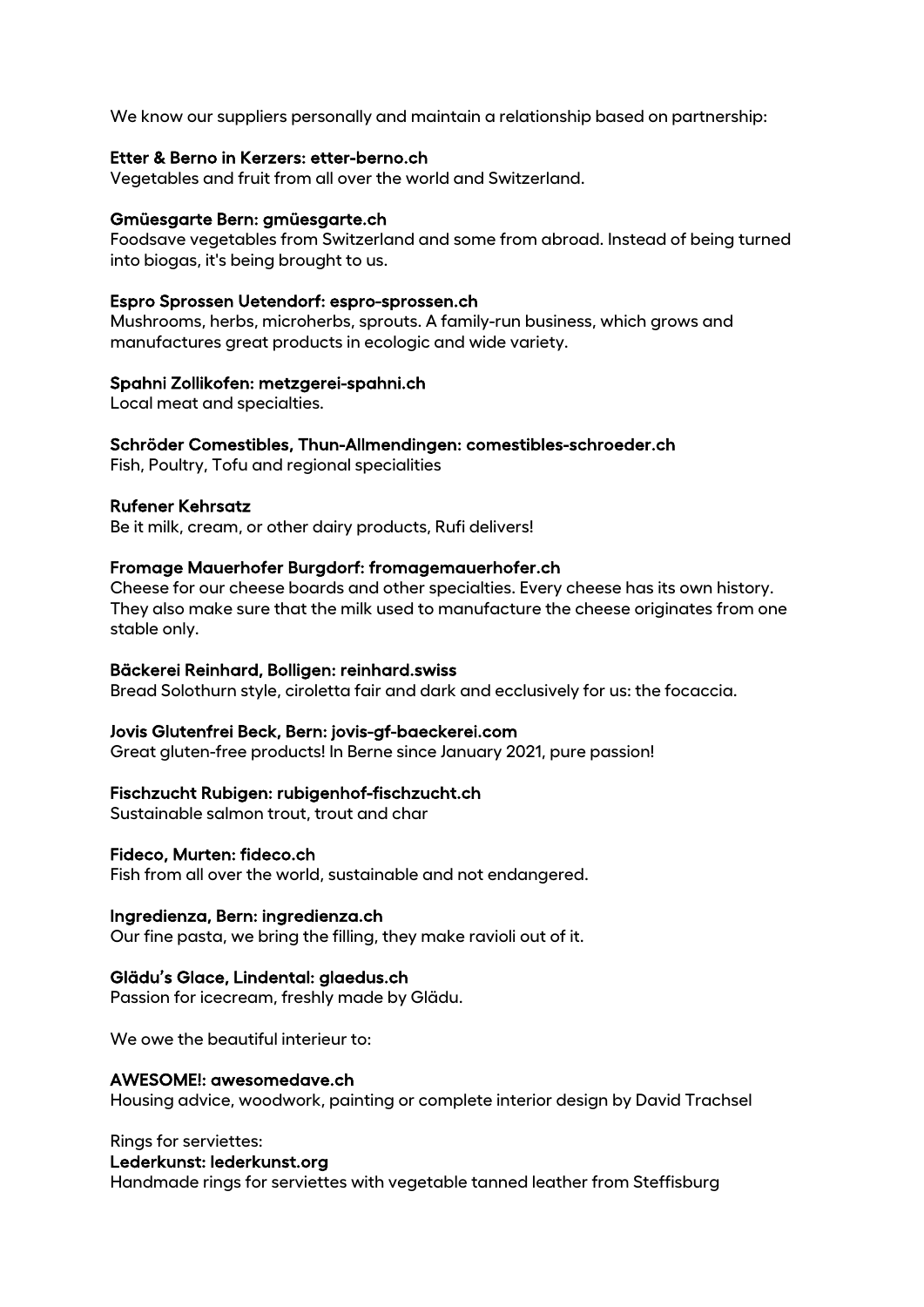# Asparagus Menu

Starter II 19 / 29

#### Starter I and the starter in the starter in the starter in the starter in the starter in the starter in the starter in the starter in the starter in the starter in the starter in the starter in the starter in the starter i

Goat cheese – wild asparagus – poppy seed

Heida / Païen AOC Valais 2020 Nicolas Zufferey, Sierre; 100 % Heida 1 dl 8.5

| Ravioli stuffed with asparagus, hollandaise-espuma, vegetable jus, fir tree oil                |                                                                                                                                    |
|------------------------------------------------------------------------------------------------|------------------------------------------------------------------------------------------------------------------------------------|
|                                                                                                | Golós Blanc<br>DO Play Llevant, Mallorca 2019<br>Vins Miquel Gelabert; Moscatel, Riesling, Viognier, Giró Blanc<br>1 <sub>dl</sub> |
| <b>Main Course</b>                                                                             |                                                                                                                                    |
| Veal duo<br>In Riesling cooked ragout, fried veal milks<br>spring potatoes and green asparagus | 42                                                                                                                                 |
|                                                                                                | <b>Pinot Noir</b><br>AOC Bielersee 2020<br>Weingut Bielerhaus, Ligerz; 100 % Pinot Noir<br>1 <sub>dl</sub> 8                       |
| Asparagus in a crispy dough<br>Risotto with asparagus $\blacksquare$                           | 31                                                                                                                                 |
| additional Simmentaler blue cheese                                                             | $+5$                                                                                                                               |
|                                                                                                | Autòcton negre<br>DO Catalunya 2016<br>Autocton Cellar, Baix Penèdes; 100 % Sumoll                                                 |

1 dl 9

| <b>Cheese</b>                                         | 14 |
|-------------------------------------------------------|----|
| Sheep – focaccia – asparagus chutney – fir tree honey |    |
| <b>Dessert</b>                                        | 17 |
| White asparagus - strawberries-yogurt-lemon           |    |

| 5 courses with meat  | 99 |
|----------------------|----|
| 5 courses vegetarian | 93 |
| 4 courses with meat  | 85 |
| 4 courses vegetarian | 79 |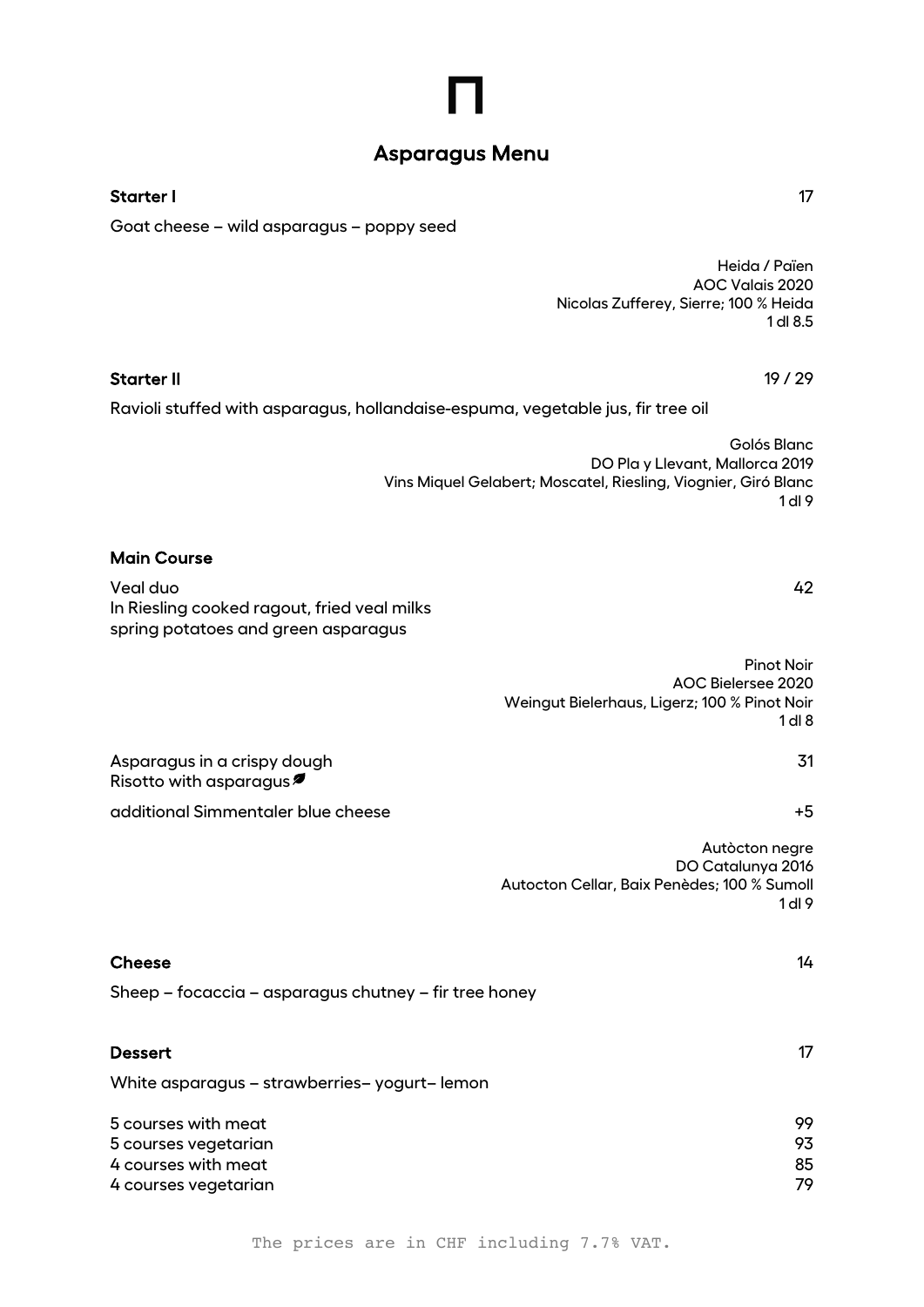### **Starters**

| Colorful leaf salad<br>with raspberry-mustard- or green-green-dressing                                                                                          | 11 |
|-----------------------------------------------------------------------------------------------------------------------------------------------------------------|----|
| Multicoloured tomato salad<br>Schangnau buffalo mozzarella, basil mayonnaise                                                                                    | 18 |
| Terrine of Swiss rabbit in a pot<br>Toasted bread and onion confit                                                                                              | 18 |
| Yellow tomato gazpacho<br>Herb focaccia, basil sorbet                                                                                                           | 13 |
| Vegetarian                                                                                                                                                      |    |
| Homemade chickpea falafel<br>Smoked cauliflower cream, tomato pepperoni chutney,<br>yoghurt dip, marinated rucola                                               | 29 |
| Goat's cheese-thyme-honey ravioli<br>Vegetarian jus, nut butter espuma, Verzasca goat cheese<br>* in collaboration with the pasta manufacturer Ingredienza Bern | 28 |
| Homemade vegetable samosas<br>Quinoa, sour cream dip                                                                                                            | 32 |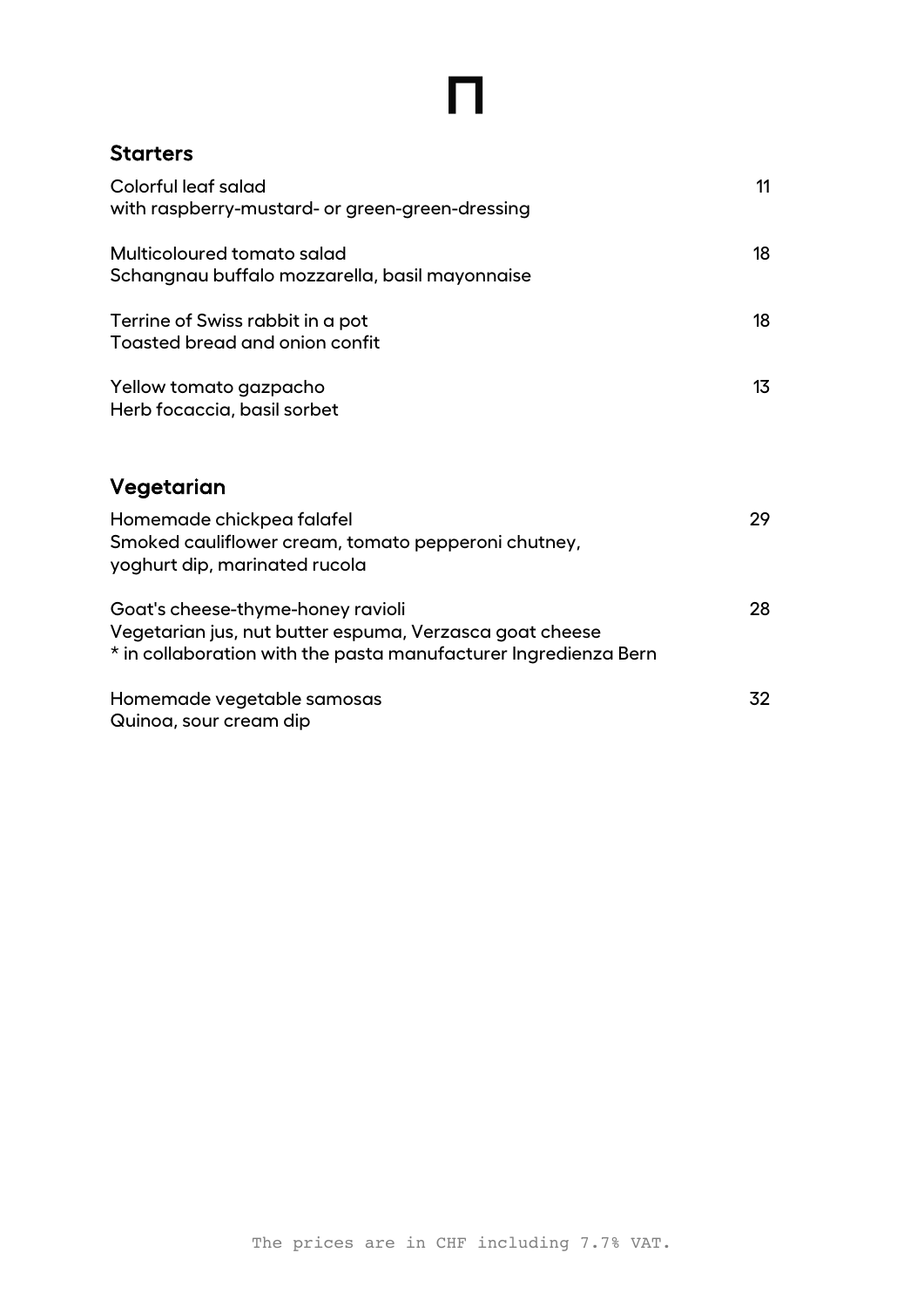### Meat & fish

| Ravioli * with beef shank filling<br>served with Sbrinz, jus and truffle espuma<br>* In cooperation with the pasta manufacturer Ingredienza Bern | 22/31 |
|--------------------------------------------------------------------------------------------------------------------------------------------------|-------|
| Roasted corn-poulard breast with jus<br>Fried polenta, pea cream and summer vegetables                                                           | 42    |
| <b>Roasted Ruby trout fillets</b><br>Quinoa, summer vegetables and chutney                                                                       | 38    |
| Homemade meatloaf with mustard cream sauce<br>Spring vegetables and mediterranean potato mash                                                    | 38    |

# Dessert

| Crème fraîche - Rhubarb - Woodruff                                                                                                                                                                        | 16   |
|-----------------------------------------------------------------------------------------------------------------------------------------------------------------------------------------------------------|------|
| Caramel – Coffee – Fleur des Alpes                                                                                                                                                                        | 16   |
| Strawberries - double cream - elderflower                                                                                                                                                                 | 15   |
| Selection of cheeses from Mauerhofer<br>fruit bread, season mustard and pickles                                                                                                                           | 18   |
| Glädu's ice creams in a pot<br>Ice cream: vanilla, stracciatella, chocolate, Irish coffee<br>salted caramel, pistache<br>Yogurt ice cream: rhubarb, nature<br>Sorbet: bergamot, elderflower, blood orange | 6    |
| with cream                                                                                                                                                                                                | $+1$ |